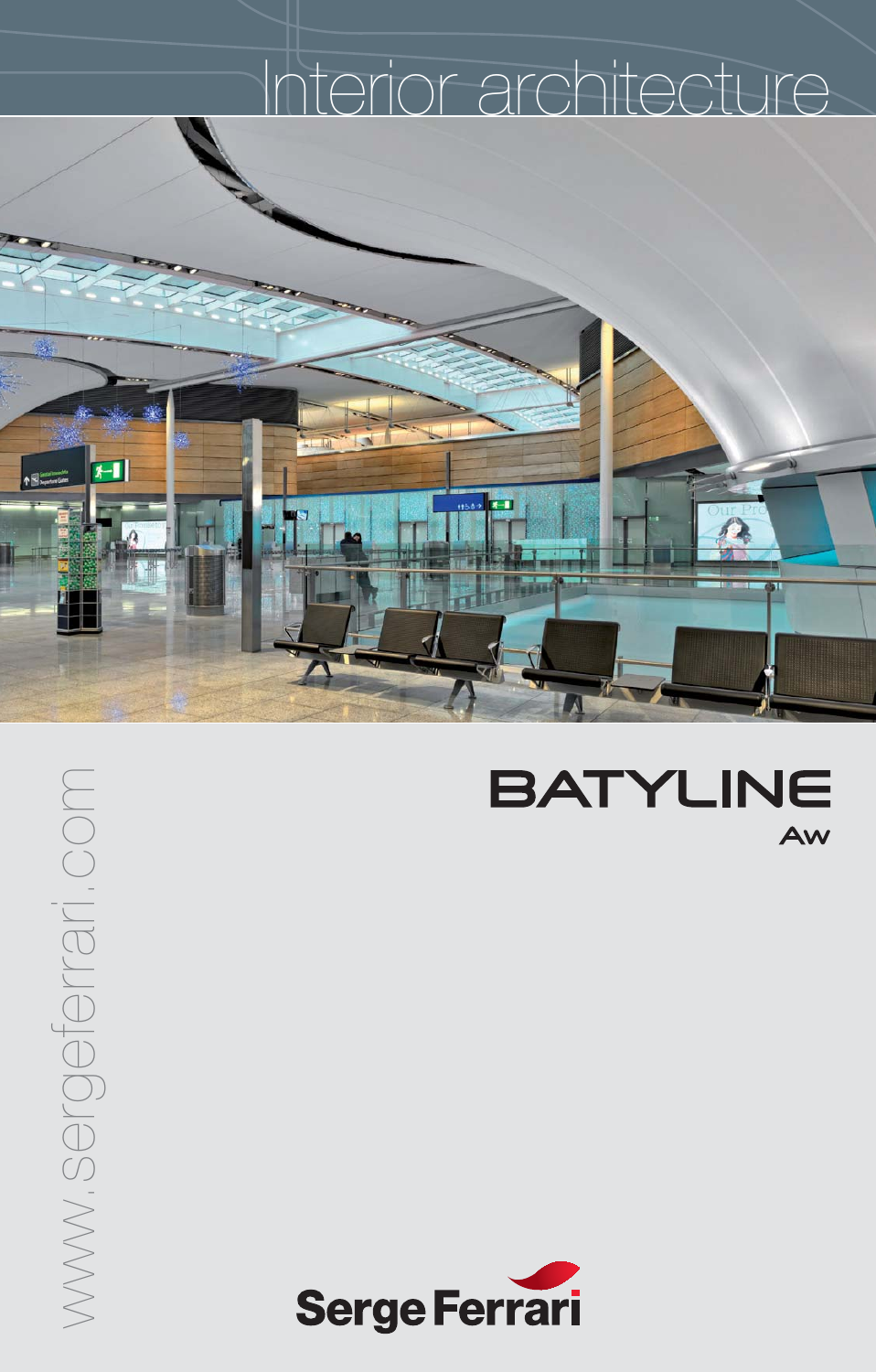## **BATYLINE**

**Flexible composite for acoustic comfort**

Tensioned ceilings, acoustic panels and walls, fitting, decoration, etc.

## **The flexible composite combining acoustic absorption, robustness and lightness**

**The lightness and flexibility of Batyline® Aw composite fabric offer extensive freedom in terms of shapes and dimensions for ceiling or wall acoustic absorption solutions or for decorative elements.**

**Perfectly adpated in both new and renovated installations, Batyline® Aw acoustic solutions find their place in buildings, in which materials are put to the test: educational, sports, restaurant buildings, etc.**

## **Enjoy yourself...** go for some colour!

Contemporary architectural trends have directly inspired the unique palette of 13 colours. This range with its woven, matt appearance, has been designed for interplay with different light, materials and volumes. It contributes to each project's personality and created atmosphere, and it can be customised by digital printing.



#### **Timeless colours**

White reflects all light rays to further extend them. Black, its antithesis, is a source of contrast and offers elegance and simplicity for sculpting a volume by absorbing light waves. Timeless greys, soft and calm, evoke the neutral shades of architectural materials : stone, concrete, steel, aluminium, metal or glass.



#### **Natural colours**

Elegant, soothing and reassuring, these natural colours seem to have been directly extracted from the earth. They offer warmth and well-being, just like wood or textile.



#### **Colour highlights**

Contemporary architecture dares to implement colours creating every possible contrast.

They express a desire to highlight a space and provide an intense brilliance similar to light reflection.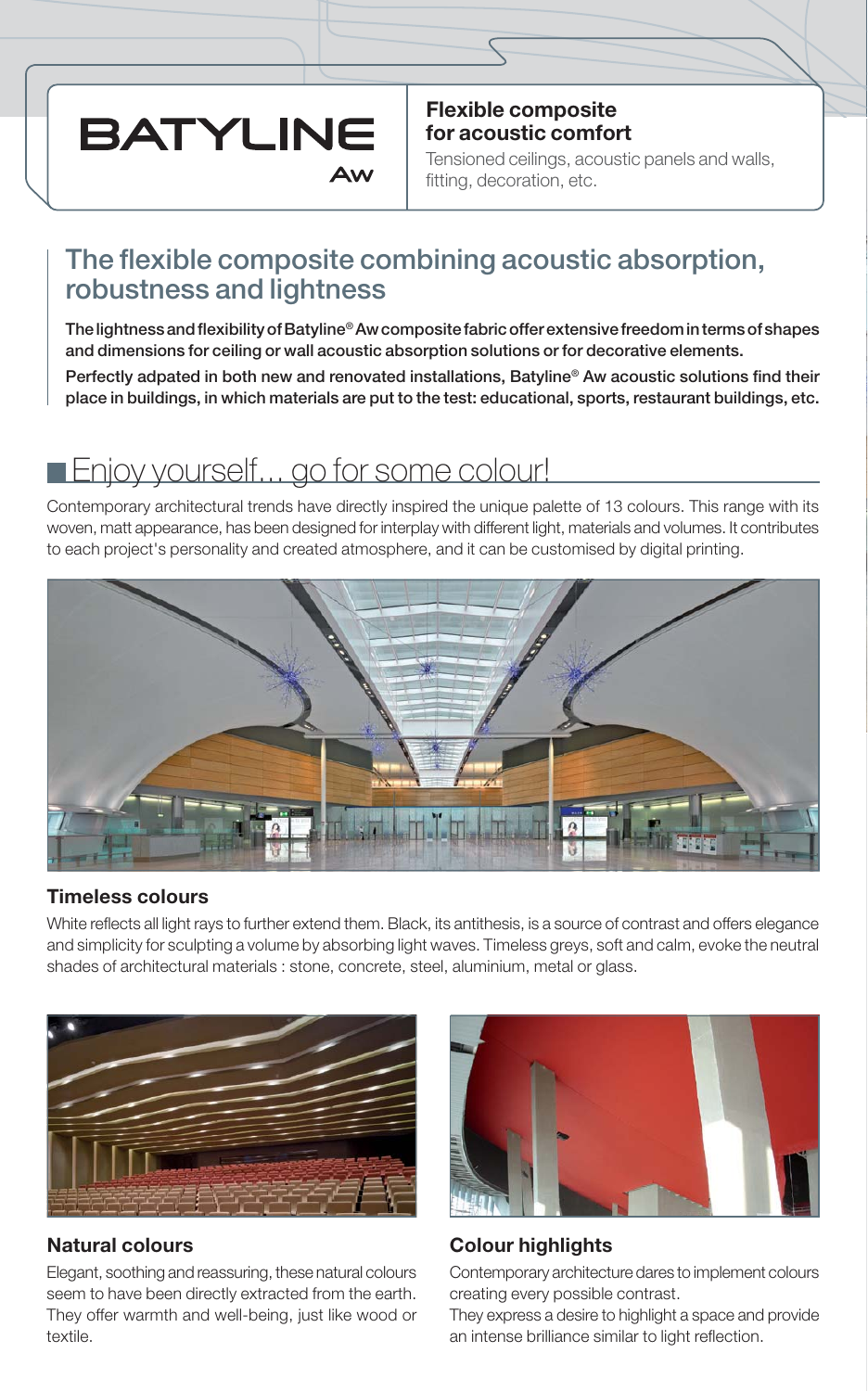**7005 - 6642**

 $\sqrt{2}$ 

 $\sqrt{2}$ 

#### **7005 - 50224**

### Timeless colours

| 7005 - 6642       | 7005 - 6711  | 7005 - 50222 | 7005 - 6842  |              |
|-------------------|--------------|--------------|--------------|--------------|
|                   |              |              |              |              |
| Natural colours   |              |              |              |              |
|                   |              |              |              |              |
| 7005 - 50219      | 7005 - 50216 | 7005 - 50217 |              |              |
|                   |              |              |              |              |
| Colour highlights |              |              |              |              |
|                   |              |              |              |              |
| 7005 - 50223      | 7005 - 50248 | 7005 - 50220 | 7005 - 50221 | 7005 - 50218 |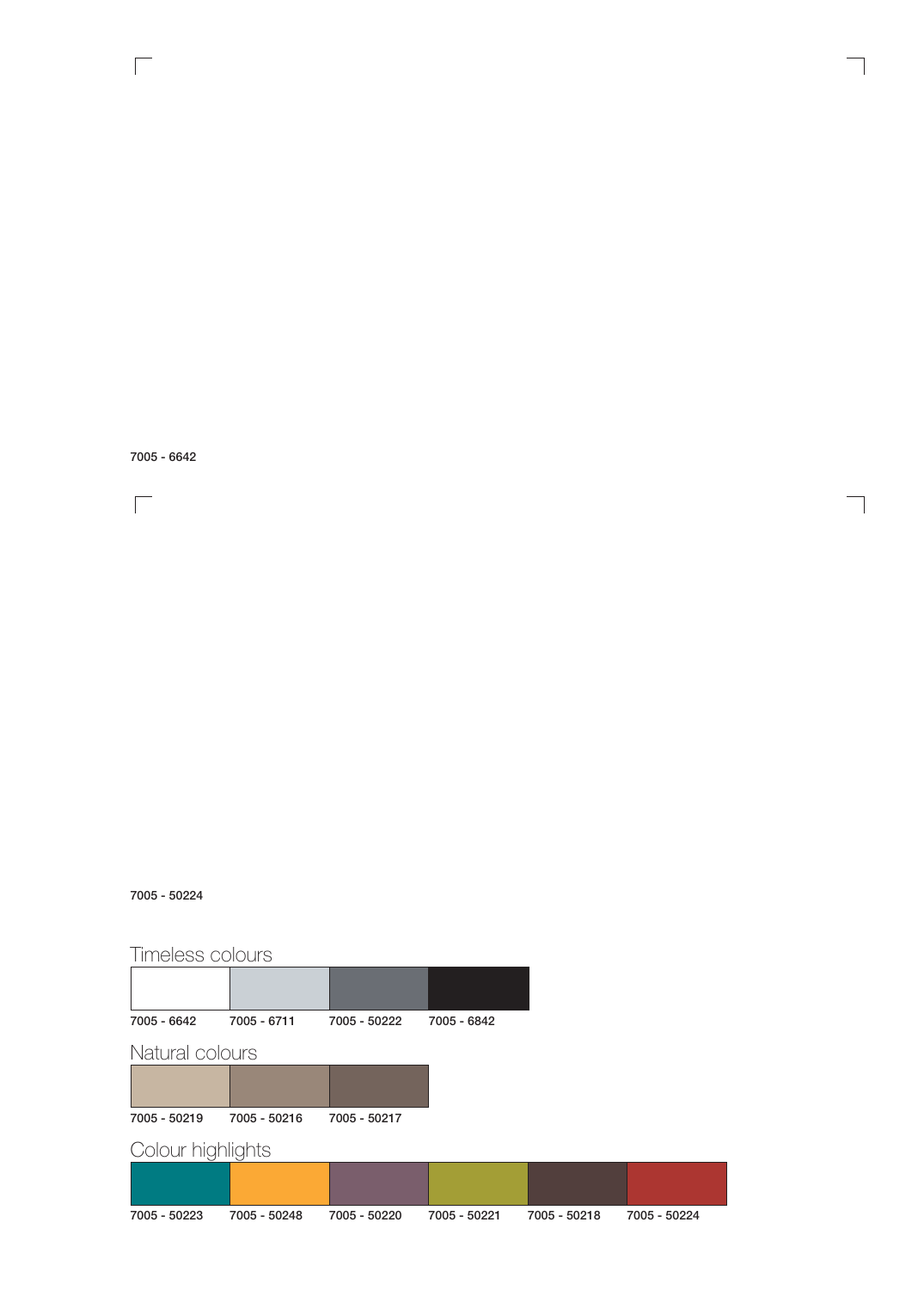## Optimise acoustic comfort

Batyline® Aw flexible composite fabric offers unique acoustic performance characteristics for such a thin, light material.

### Simply tensioned Batyline® Aw

**Batyline® Aw with 100 mm and 400 mm air gaps**

Freely tensioned Batyline® Aw with an air gap is a solution that sets itself apart through:

- Its saving in absorbent foam, wool or felt, thereby limiting its spatial requirement
- Efficient absorption throughout the sound frequency range, including low frequencies. This performance characteristic enables the requirements of multiple buildings to be met : sports halls, multipurpose halls, etc.



| Freq.<br>(Hz) | Batyline <sup>®</sup> Aw with<br>100 mm air gap | Batyline <sup>®</sup> Aw with<br>400 mm air gap |
|---------------|-------------------------------------------------|-------------------------------------------------|
| 125           | 0.15                                            | 0.55                                            |
| 250           | 0.40                                            | 0.75                                            |
| 500           | 0.75                                            | 0.60                                            |
| 1000          | 0.85                                            | 0.65                                            |
| 2000          | 0.65                                            | 0.65                                            |
| 4000          | 0.65                                            | 0.65                                            |
| $\alpha w$    | 0.65                                            | 0.65                                            |



#### **Case study**

Batyline® Aw tensioned ceiling at aqua centre. **>** 2.5 seconds reduction in reverberation time.

*Detailed report available on request.*

## Batyline® Aw combined with an absorbent

For specific applications, Batyline® Aw's absorption performance can be advantageously enhanced by combining the fabric with a conventional absorbent. This aesthetic combination embodying optimised absorption performance is also a compact solution due to its reduced thickness.

#### **Batyline® Aw with 50 mm and 100 mm rock wool**



LR: rock wool **a**w: Weighted acoustic absorption coefficient *Detailed test certificates available on request: EN ISO 354 / EN ISO 11654 standard*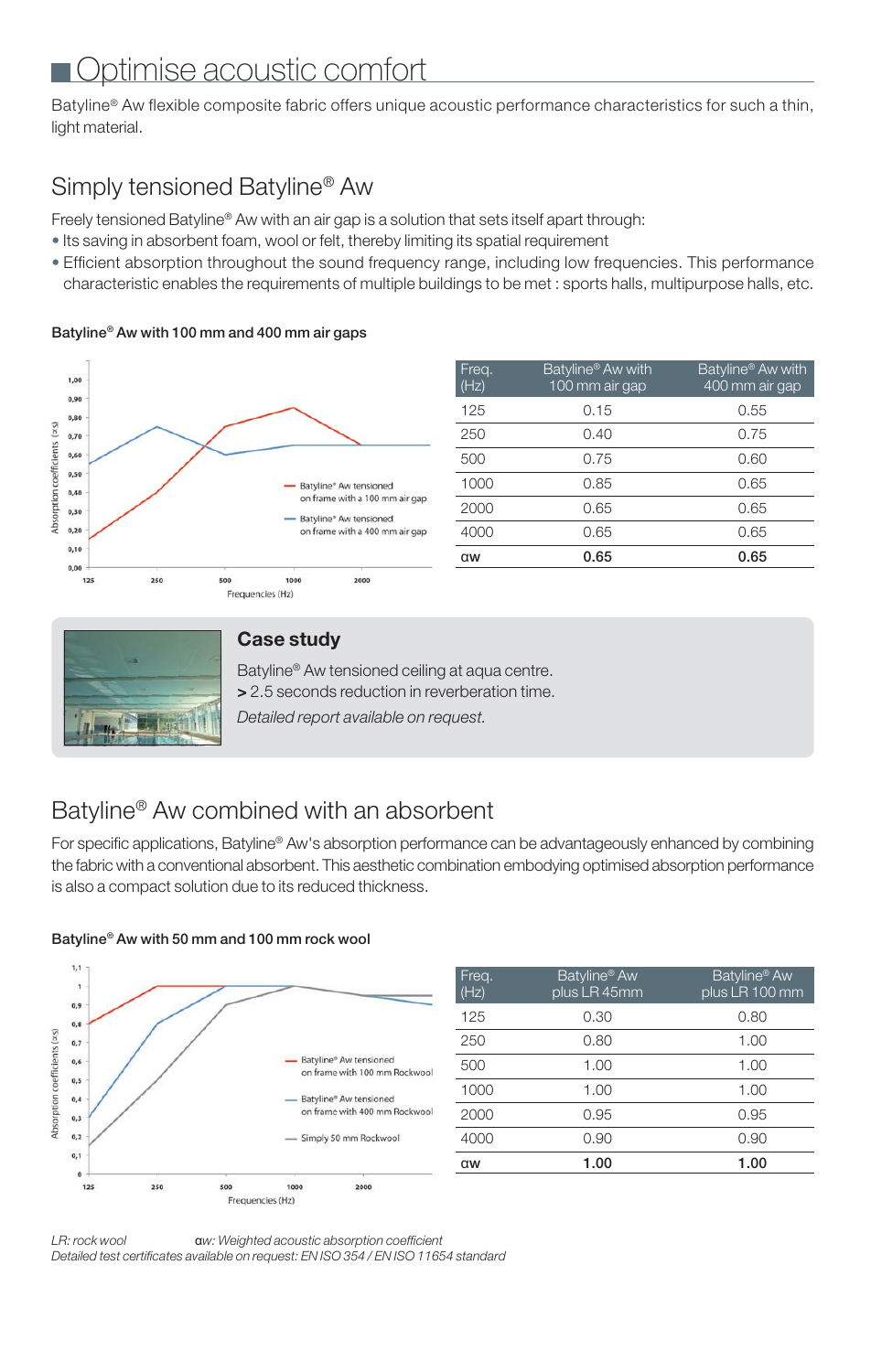## Meet building technical requirements

Batyline® Aw is a very strong, durable composite fabric. This textile adapts perfectly to rooms in which materials are put to the test, thanks to its technical characteristics:

- Mechanical resistance to deformation and impacts
- Insensitivity to humid environments
- $Washable$
- Insertion of technical components without material damage
- No specific maintenance

#### **Environmental commitment**

> Lightweight, durable, 100% recyclable : Life Cycle Assessment (LCA) available

## Choose the installation system best suited to your project

Batyline® Aw is installed using lightweight systems, which are easy to assemble and dismantle, and are suited to both new and renovated buildings. These standard systems and components can be customized to create complex shapes and large free spans.

#### Modular ceilings **Standard or custom formats**

**>** Tiles, panels, baffles







### $\Box$ mu  $\Box$  $\overline{\text{min}}$

## **3D Elements**

**>** Tensioned sails



#### Tensioned Ceilings (DTU 58.2) **Large monolithic areas**

**>** Batyline® Silcord® laced tensioning system

# > visible lacing





#### **>** Spring tensioning system





## **Wall** covering

**>** Tensioning system using PVC profiles or metal frames.